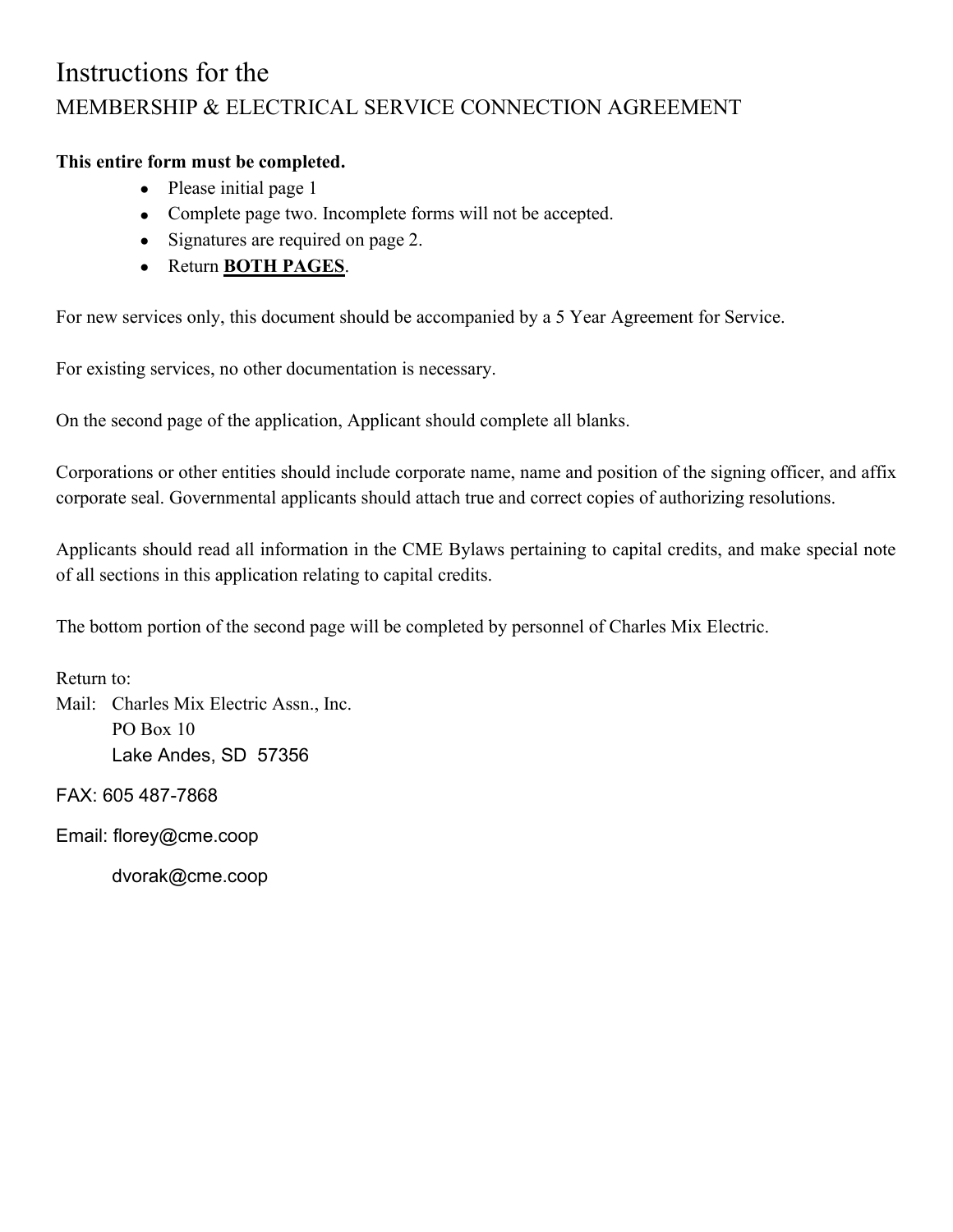## **MEMBERSHIP AND ELECTRICAL SERVICE CONNECTION AGREEMENT**

The undersigned (hereinafter called "Applicant") hereby applies for membership in Charles Mix Electric Association, Inc. of Lake Andes, South Dakota, (hereinafter referred to as "the Cooperative") and agrees to purchase all electric energy and services from the Cooperative upon the following terms and conditions:

1. Applicant shall be bound by and comply with the provisions of the Cooperative's articles of incorporation, bylaws, and all amendments thereto; and the applicant shall accept and abide by such rules, regulations, policies, and rates as may now exist or as may from time to time be adopted by the Board of Directors of the Cooperative.

2. Applicant represents that Applicant is aware of the rates, minimum charges, and costs, which shall be imposed upon Applicant by the Cooperative for making available, furnishing, and providing electrical services to Applicant. Further, Applicant acknowledges that such rates, minimum charges, and costs may vary from time to time and Applicant expressly agrees to pay in accordance therewith when same shall become due.

3. Applicant will, when energy or services become available, purchase from the Cooperative all electric energy used by or services provided to the premises requiring same. Such premises shall be described below or in an "ADDITIONAL SERVICE CONNECTION AGREEMENT" executed by Applicant. This Application and any subsequent "ADDITIONAL SERVICE CONNECTION AGREEMENT" shall be considered applications for service under the bylaws of the Cooperative.

4. Applicant understands and agrees that all amounts paid by Applicant in excess of operating costs and expenses of the Cooperative properly chargeable against the furnishing of such electric energy or services are furnished by Applicant as capital; provided, however, that the Cooperative may limit the amount of electric energy to be furnished for industrial or large commercial uses. Applicant hereby grants to the Cooperative a **security interest** in Applicant's capital credit account to the extent of any debt or other amount owed to the Cooperative by Applicant.

5. Minimum charges, whether billed monthly, annually, or on any other basis, shall not necessarily entitle Applicant to any energy but rather are attributable to fixed costs allocated on a cost basis to Applicant's class or classes of consumers. Such charges shall not be credited or otherwise applied to energy costs, but rather shall constitute Applicant's pro rata share of the cost of making service available to Applicant as a member of a class of consumers, whether the service is used or not.

6. The Cooperative reserves the right to discontinue services to any class of consumers which demonstrates a persistent unwillingness or inability to bear its share, as a class, of the costs of service provided thereto. The Cooperative shall not discriminate between members of the same class unless such discrimination is based upon different and distinct conditions and circumstances deemed substantial and essential to fair apportionment of costs by the Board of Directors. Policies which are evenly applied, such as those against consumers who fail to timely or fully pay the amounts owed the Cooperative, shall not constitute discrimination as such term is used herein.

7. Applicant assumes no personal liability or responsibility for any debts or liabilities of the Cooperative, and it is expressly understood that under the law Applicant's private property is exempt from execution for any such debts or liabilities. However, pursuant to Cooperative bylaws, the Cooperative is authorized to take or withhold capital credits as an offset against or security for any debt owed the Cooperative by the member under such procedures as the Board of Directors may approve.

8. The acceptance of this application by the Cooperative shall constitute an agreement between Applicant and the Cooperative for electric services which shall continue in force for one year from the date service is first made available by the Cooperative to Applicant, and thereafter until cancelled by at least 30 days written notice given by either party to the other.

9. Applicant agrees that where any provision of any contract with the Cooperative conflicts with any provision of the Cooperative's articles of incorporation, bylaws, or amendments thereto or which conflicts with the rules, regulations, rates or policies duly adopted by the Board of Directors, such provision of said articles, bylaws, amendments, rules, regulations, rates, or policies shall control.

10. This application shall be construed consistent with the Public Utility Regulatory Policies Act of 1978 and any rule or regulation promulgated by the Federal Energy Regulatory Commission.

11. IF APPLICANT IS A GOVERNMENTAL ENTITY OR AGENCY THEREOF, APPLICANT HEREBY REPRESENTS THAT IT HAS BEEN DULY AUTHORIZED TO, AND BY THIS PROVISION, DOES IRREVOCABLY WAIVE ANY AND ALL DEFENSES TO ANY ACTION AGAINST IT FOR BREACH OF THIS AGREEMENT, OR ANY PROVISION HEREOF, WHICH DEFENSE OR DEFENSES, DIRECTLY OR INDIRECTLY, SOUND IN TRIBAL, GOVERNMENTAL, OR SOVEREIGN IMMUNITY, NOW EXISTING OR WHICH MAY HEREAFTER EXIST BY VIRTUE OF LAW. THIS WAIVER IS A MATERIAL, ESSENTIAL, AND SUBSTANTIAL CONDITION OF THIS AGREEMENT.

12. There shall be established an official publication of the Cooperative, namely "Charles Mix Electric Cooperative Connections". The Cooperative shall provide such publication to the member for the purpose of advising the members concerning the general activities and business of the Cooperative and disseminating such other information as management may deem advisable. A portion

Initial: \_\_\_\_\_\_\_\_\_\_\_\_\_\_\_\_\_\_